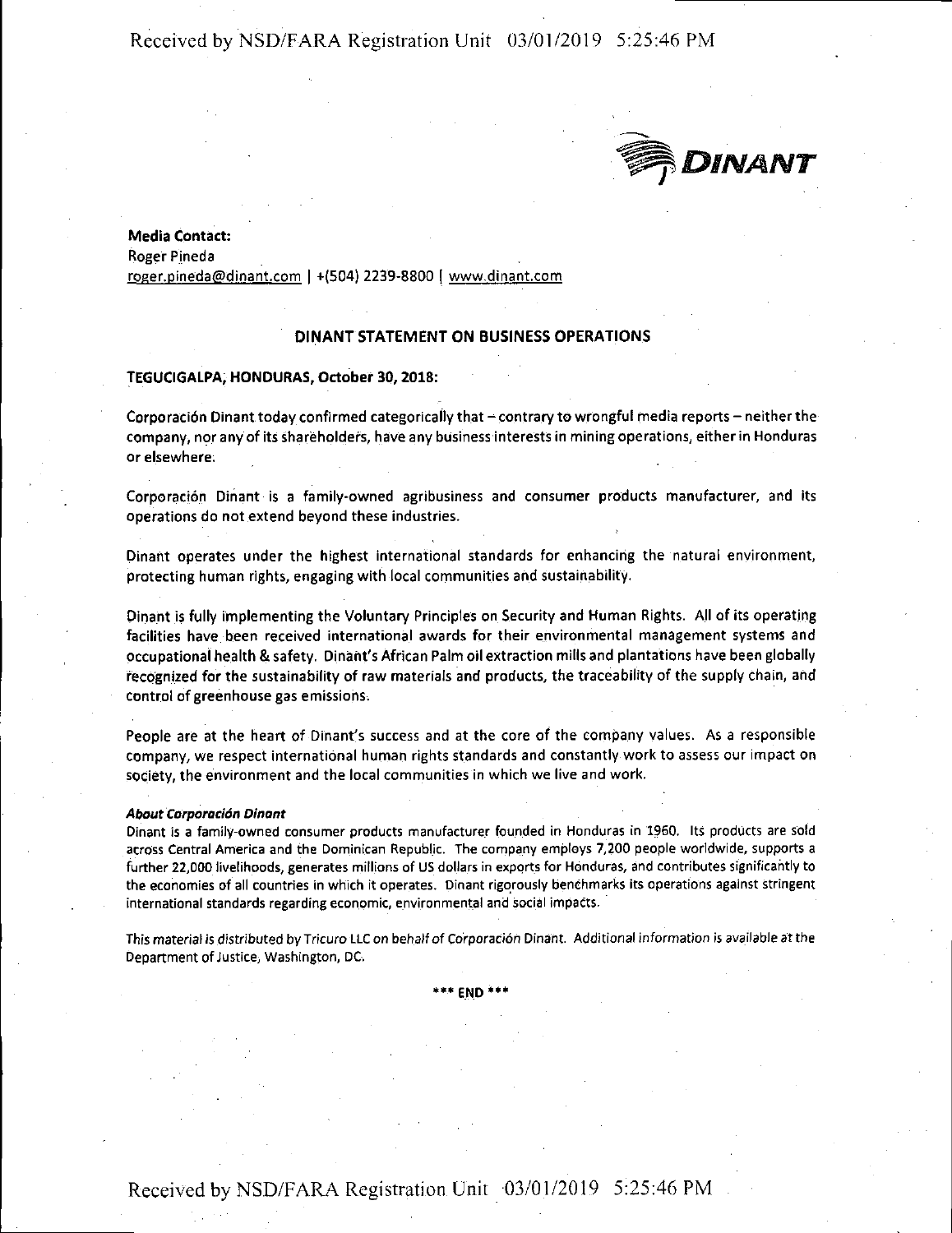Received by NSD/FARA Registration Unit 03/01/2019 5:25:46 PM



**Co.ntacto de Prensa:**  Roger Pineda roger.pineda@dinant.com I +(504) 2239-8800 I www.dinant.com

# **DECLARACIÓN DE DINANT SOBRE LA OPERACIÓN DE SUS NEGOCIOS**

## **TEGUCIGALPA, HONDURAS, 30 DE OCTUBRE DEL 2018:**

Corporación Dinant confirmó el día de hoy de manera explícita que - contrario a reportes equivocados de **medios -** ni la compañía, o alguno de sus accionistas, tiene intereses comerciales en operaciones mineras en Honduras a cualquier otro lugar.

Corporación Dinant es una empresa familiar que se dedica a la agroindustria y fabricación de productos de consume masivo, y sus operaciones nose extienden mas alla de estas industrias.

Dinant opera bajo los más altos estándares internacionales para mejorar el ambiente, proteger los Derechos Humanos y comprometerse con las comunidades locales y la sostenibilidad.

Dinant está implementando plenamente los Principios Voluntarios en Seguridad y Derechos Humanos. Todas las instalaciones donde opera han recibido premios internacionales por su sistema de gestión ambiental y de salud y seguridad ocupacional. Las Plantas de Extracción de Palma Aceitera y plantaciones, han sido reconocidas a nivel mundial par la sostenibilidad de sus materias primas y productos, asi coma la trazabilidad de su cadena de suministros y el control de las erhisiones de gases de efecto invernadero.

Para Dinant, la gente se encuentra en el corazón del éxito y en el núcleo de los valores de la compañía. Como Empresa Socialmente Responsable, respetamos las normas internacionales de Derechos Humanos y trabajamos de manera constante para evaluar nuestro impacto en la sociedad, el ambiente y las comunidades locales en donde vivimos y trabajamos.

### **Sobre Corporacion Dinant**

Dinant es una empresa familiar fabricante de productos de consumo masivo fundada en Honduras en 1960. Sus productos se venden en toda Centroamérica y República Dominiicana. La compañía emplea alrededor de 7,200 personas en todo el mundo, y apoya otros 22,000 medios de subsistencia; genera millones de dólares estadounidenses en exportaciones para Honduras y contribuye significativamente a las economías de todos los países en los que opera. Dinant evalúa rigurosamente sus operaciones contra los estrictos estándares **internacionales en relación con los impactos económicos, ambientales y sociales.** 

Este material es distribuido par Tricuro LLC en nombre de Corporaci6n Dinant. lnformaci6n adicional esta disponible en el Departamento de Justicia, Washington, DC.

**•••FIN"\*\*** 

Received by NSD/FARA Registration Unit 03/01/2019 5:25:46 PM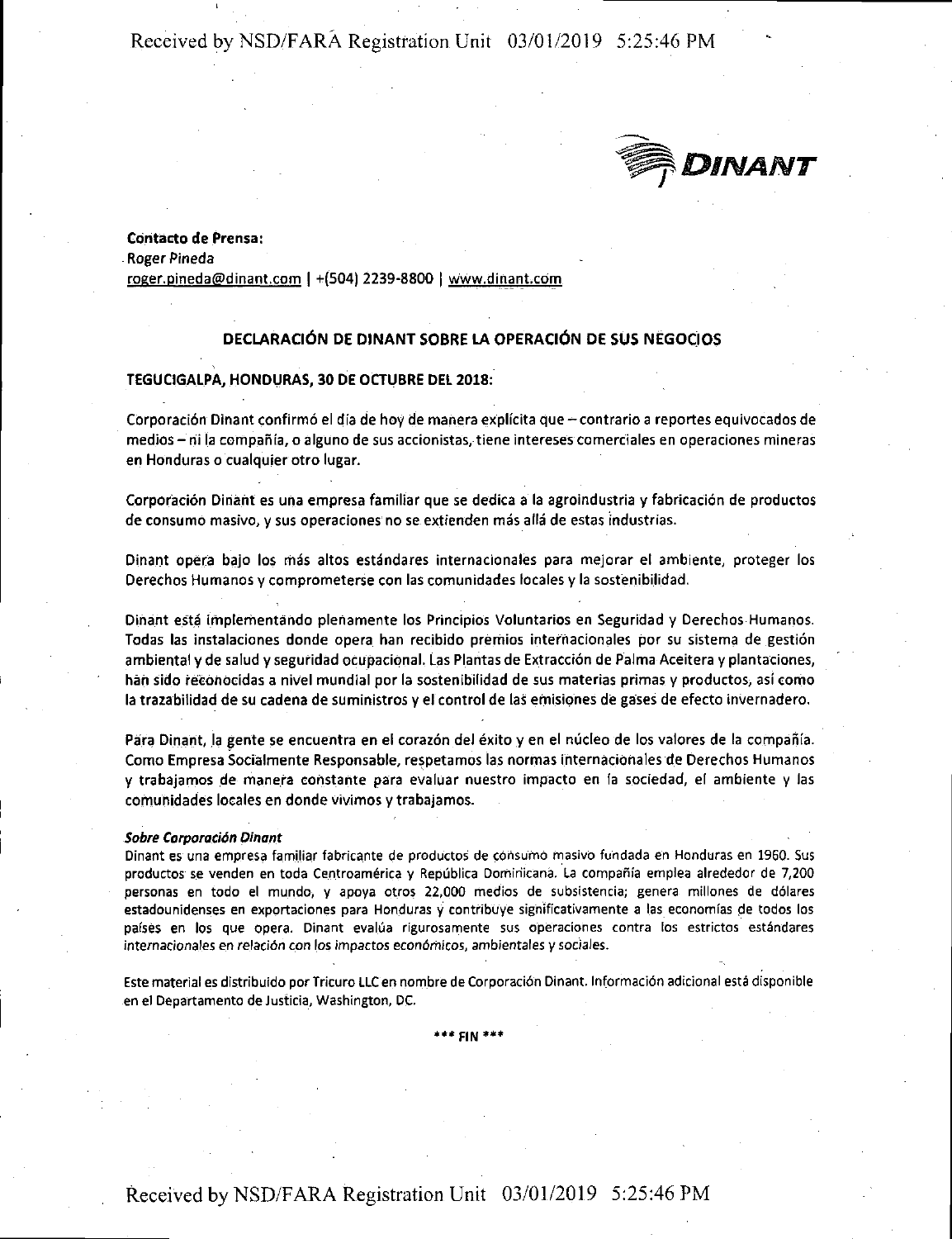Received by NSD/FARA Registration Unit 03/01/2019 5:26:48 PM



**Media Contact:** Roger Pineda, roger.pineda@dinant.com, +(504) 2239-8800

# PRESTIGIOUS INTERNATIONAL SUSTAINABILITY AWARDS RETAINED BY DINANT

# **Company Recognized Again for Excellence** *in Traceability and* **Emissions** *Controls*

**TEGUCIGALPA, HONDURAS, January 17, 2019:** Dinant has retained two prestigious International Sustainability and Carbon Certifications - ISCC EU and ISCC Plus - in recognition of the sustainability of its raw materials and products, the traceability of its supply chain, and its control of greenhouse gas emissions.



*Dinant's palm oil extraction mill in the Aguon meets tough international standards for e.conomic, environmental and soc/al impac(s.* 

The Palm oil extraction mills at Lean and Aguán operated by Dinant's subsidiary – Exportadora del Atlántico – were recently audited by SCS Global Services, the independent third-party certification body, which determined that the company continues to meet the stringent legal requirements of the European Union's Renewable Energy Directive and Fuel Quality Directive. Dinant's Palm oil extraction mills, along with the company's Palm Oil Plantations in Aguan and Lean Valleys, were first awarded ISCC certification in 2017.

Company Spokesman, Roger Pineda, commented, *"Year on year, Dinant invests heavily in its African Palm oil*  business to ensure that it meets tough international standards for economic, environmental and social impacts; *the sustainability of supplies; and engagement with local stakeholders. We are delighted that these efforts hove, once again, been independently recognized by* two *highly coveted certifications, ISCC EU and JSCC Plus, that are approved by the European Commission."* 

A range of prestigious independent international awards - including ISO, OHSAS, and ISCC - recognize the high standards that Dinant has attained across every part of its business, including its factories, warehouses, African Palm plantations and vegetable greenhouses.

About Corporación Dinant: Dinant is a family-owned consumer products manufacturer founded in Honduras in 1960. Its products are sold across Central America and the Dominican Republic. Dinant employs 7,200 people, supports over 22,000 livelihoods, generates millions of US dollars in exports for the Honduran economy, and contributes significantly to all communities in which it operates. For more information, visit www.dinant.com.

This material is distributed by Tricuro LLC on behalf of Corporación Dinant. Additional information is available at the **Qepartmerit of Justice, Washington, DC.** 

**\*\*\*ENDS•••** 

Received by NSD/FARA Registration Unit 03/01/2019 5:26:48 PM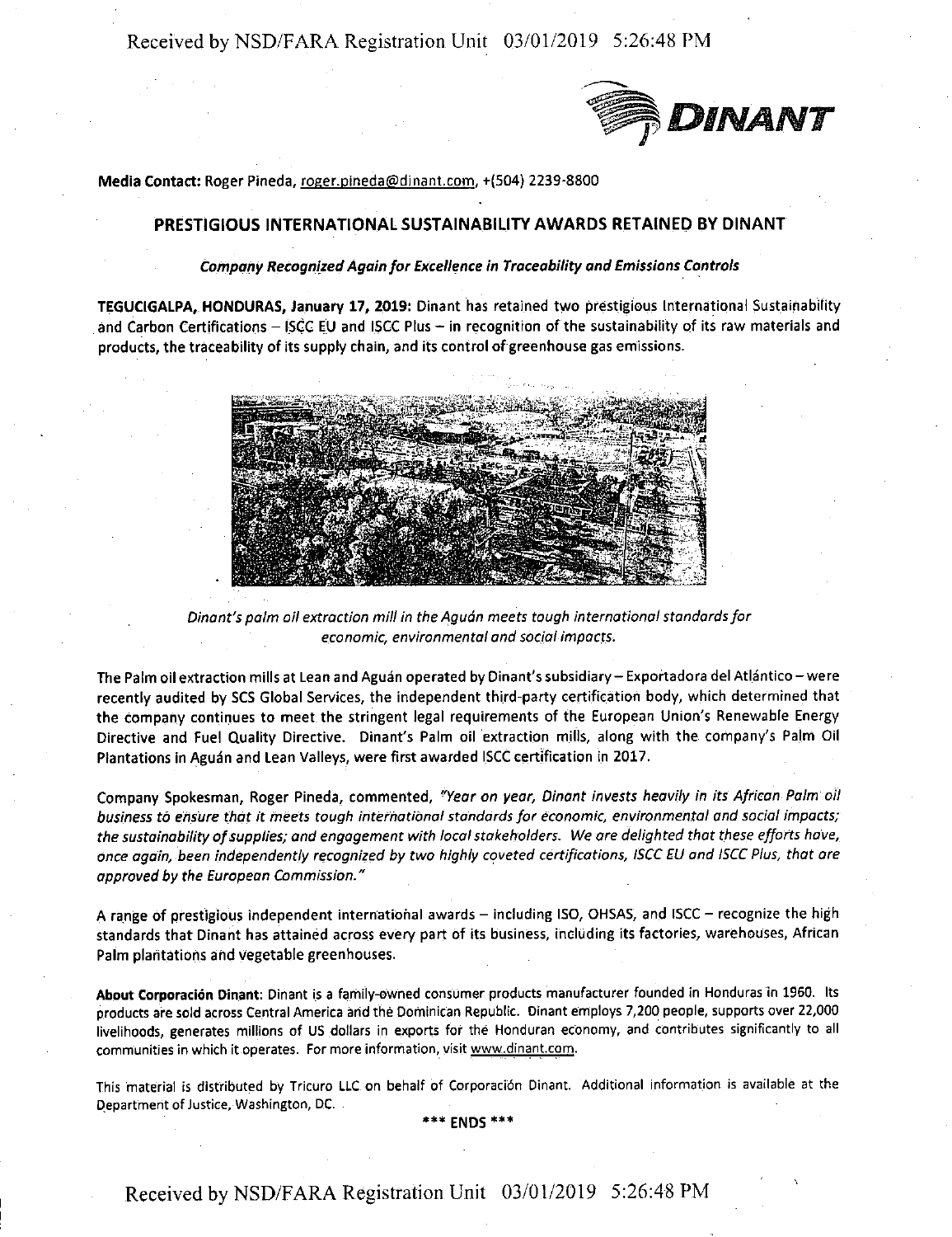Received by NSD/FARA Registration Unit 03/01/2019 5:26:48 PM



**Contacto de Prensa:** Roger Pineda, roger pineda@dinant.com, +(504) 2239-8800

# **DINANT MANTIENE PRESTIGIOSAS CERTIFICACIONES INTERNACIONALES EN SOSTENIBILIDAD**

# *La campaiila es recanacida nuevamente par su excelencia en trazabilidad y control de emisianes*

**TEGUCIGALPA, HONDURAS, 17 de enero de 2019:** Dinant mantiene dos prestigiosas Certificaciones lnternacionales de Carbono y Sostenibilidad - ISCC EU e ISCC Plus - en reconocimiento a la sostenibilidad de sus materias primas y productos, la trazabilidad de su cadena de suministro y el control de las emisiones de Gases de Efecto lnvernadero.



La planta de extracción de palma aceitera de Dinant en el Aguán cumple con estrictos estándares internacionales de sus *impacto.s econ6micos, ambientales y sociales.* 

Las plantas extractoras de Palma aceiteras en Lean y Aguán operadas por la subsidiaria de Dinant, Exportadora del Atlantico, fueron auditadas recientemente par *SCS Global Services,* un organismo de certificaci6n independiente, que determinó que la empresa continúa cumpliendo con los estrictos requisitos legales de la Directiva de Energía Renovable de la Unión Europea y la Directiva de Calidad de Combustibles. Las plantas de extracción palma aceitera de Dinant, junto con las plantaciones de palma aceitera de la empresa en los Valles de Aguán y Lean, recibieron las certificaciones de ISCC par piimera vez en el 2017.

El portavoz de la compania, Roger Pineda, coment6: *"Ano can ano, Dinont reoliza grandes invers.iones en su negocio de*  palma aceitera para asegurar que se cumple con los estrictos estándares internacionales de sus impactos económicos, *ombientoles y socio/es; la sostenibilidad de las suministras; y el re/ocionomiento con portes interesadas locales. Nos sentimos complacidos de que estos esfuerzos, una vez mas, hayan sido reconocidos de forma independiente por dos certificociones altamente codiciados, ISCC EU e JSCC Plus, que hon sido aprobadas par la Comisi6n Eurapea* ".

Una gama de prestigiosas certificaciones internacionales independientes, induidas ISO, OHSAS e ISCC, reconocen los altos estándares que Dinant ha alcanzado en cada parte de su negocio, incluyendo sus fábricas, centros de distribución, plantaciones de palma aceitera e invernaderos de vegetales.

Sobre Corporación Dinant: Dinant es un fabricante familiar de productos de consumo fundada en Honduras en 1960. Sus productos *se* venden en Centroamerica y Republica Dominicana. Dinant emplea a 7,200 personas yes el sustento de mas de 22,000, genera millones de dólares estadounidenses en exportaciones para la economía hondureña y contribuye significativamente a todas las comunidades en las que opera. Para más información, visite www.dinant.com

Este material es distribuido por Tricuro LLC en nombre de Corporación Dinant. Información adicional está disponible en el Departamento de Justicia, Washington, DC.

\*\*\* **FIN\*\*\***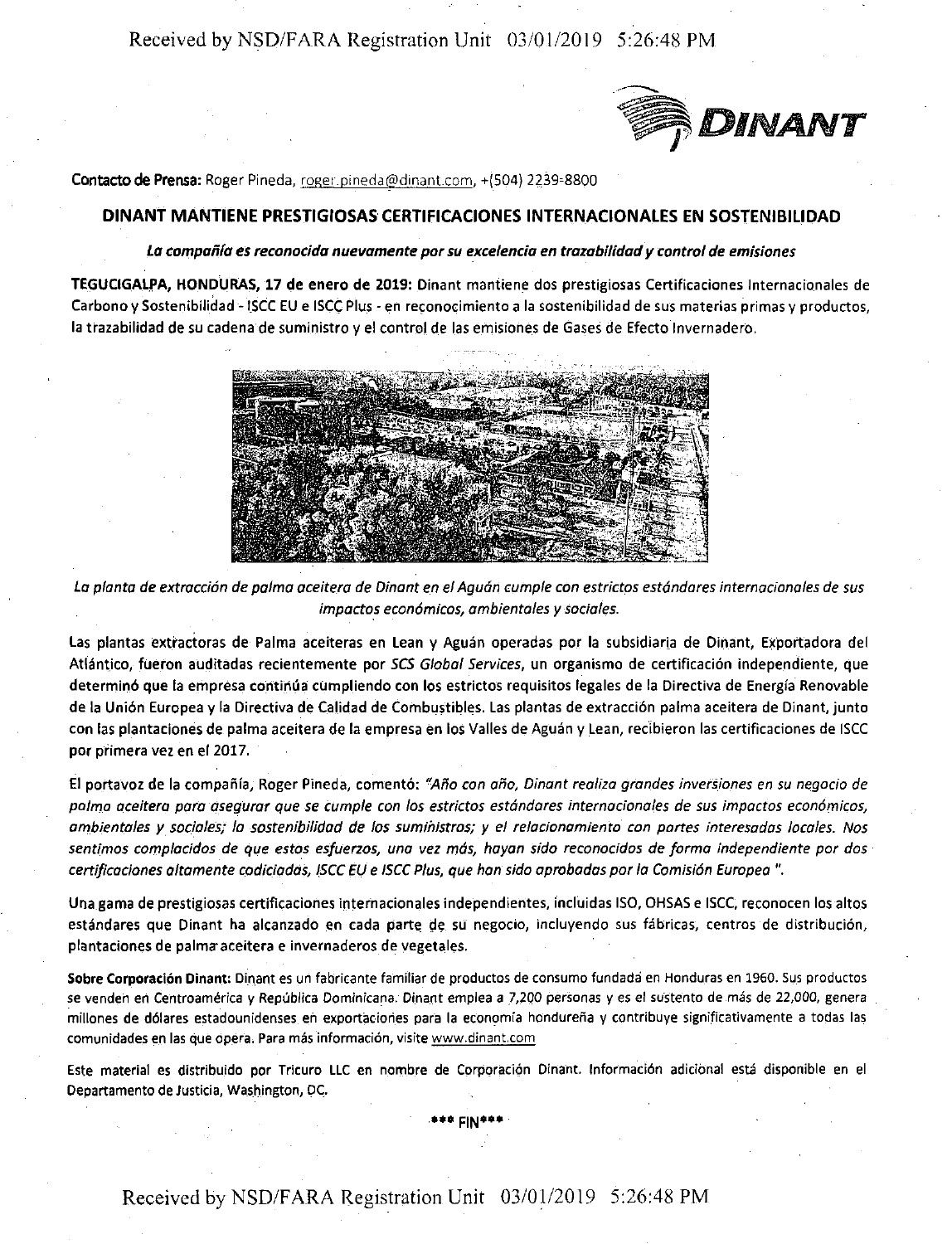Received by NSD/FARA Registration Unit 03/01/2019 5:27:58 PM



**Media Contact:**  Roger Pineda roger.pineda@dinant.com I +(504) 2239-8800 I www.dinant.com

## **UK HOLDS FORUM ON HUMAN RIGHTS IN HONDURAS**

## **Dinant Invited ta Share Significant Progress of its Palm Oil Business**

### **TEGUCIGALPA, HONDURAS, March 1, 2019:**

Dinant recently attended a special forum organized by the British Ambassador for Honduras, Tom Carter, on the important relationship between business and human rights.

As the first company in Honduras to adopt the *Voluntary Principles on Security and Human Rights* - an internationally accepted benchmark that strictly governs how companies recruit and train their security guards, and how they engage with members of the community- Dinant was invited to talk aboutthe significant progress the company is making in challenging parts of Honduras where it has operated for many years.

Company spokesman, Roger Pineda, said, *"I am proud of Dinant's progress, but I know that there is always more we con do to improve our relationships with local communities. I am grateful to Ambassador Carter for giving Dinant the opportunity to share our experiences and ta learn more about Civil Societies' general concerns for*  . *human rights in Honduras."* 

Chris Goodwin-Hudson of Watchman, a specialist on the relationship between security and human rights, and with experience of Honduras, also spoke at the forum. He commented afterwards, *"The situation in the Aguon is complex and multilayered, In the past, allegations of human rights abuses have been heightened by the involvement of highly politicized peasant groups, well-meaning NGOs who have presented conjecture as fact, and some mainstream media that have favored 'Sensationalized headlines over balanced reporting. Underpinning all of these concerns has been the violent role played by organized crime. The event hosted by COHEP served to reassure and build confidence thdt participants from across the spectrum, including Government, Civil Society, the private sector and the UK's diplomatic representation, are committed to bringing meaningful peace to those parts of Honduran society that most need it."* 

The forum "Risk management associated to Human Rights and Voluntary Principles on Security and Human Rights<sup>"</sup> was a joint initiative by Advocacy for Business and Human Rights (ABHR), Watchman, and the British Embassy. More information is provided on the UK Government website here:

https://www.gov.uk/government/news/british-expert-highlights-the-important-relationship-betweenbusinesses-and-human-rights-in-honduras

#### *About Corporod6n Dinant*

Dinant is a family-owned consumer products manufacturer founded in Honduras.in 1960. Its products are sold across · Central America and the Dominican Republic. For more information, visit www.dinant.com.

This material is distributed by Tricuro LLC on behalf of Corporación Dinant. Additional information is available at the **Department of Justice, Washington, DC.** 

\*0 **END"'\*\*** 

Received by NSD/FARA Registration Unit 03/01/2019 5:27:58 PM